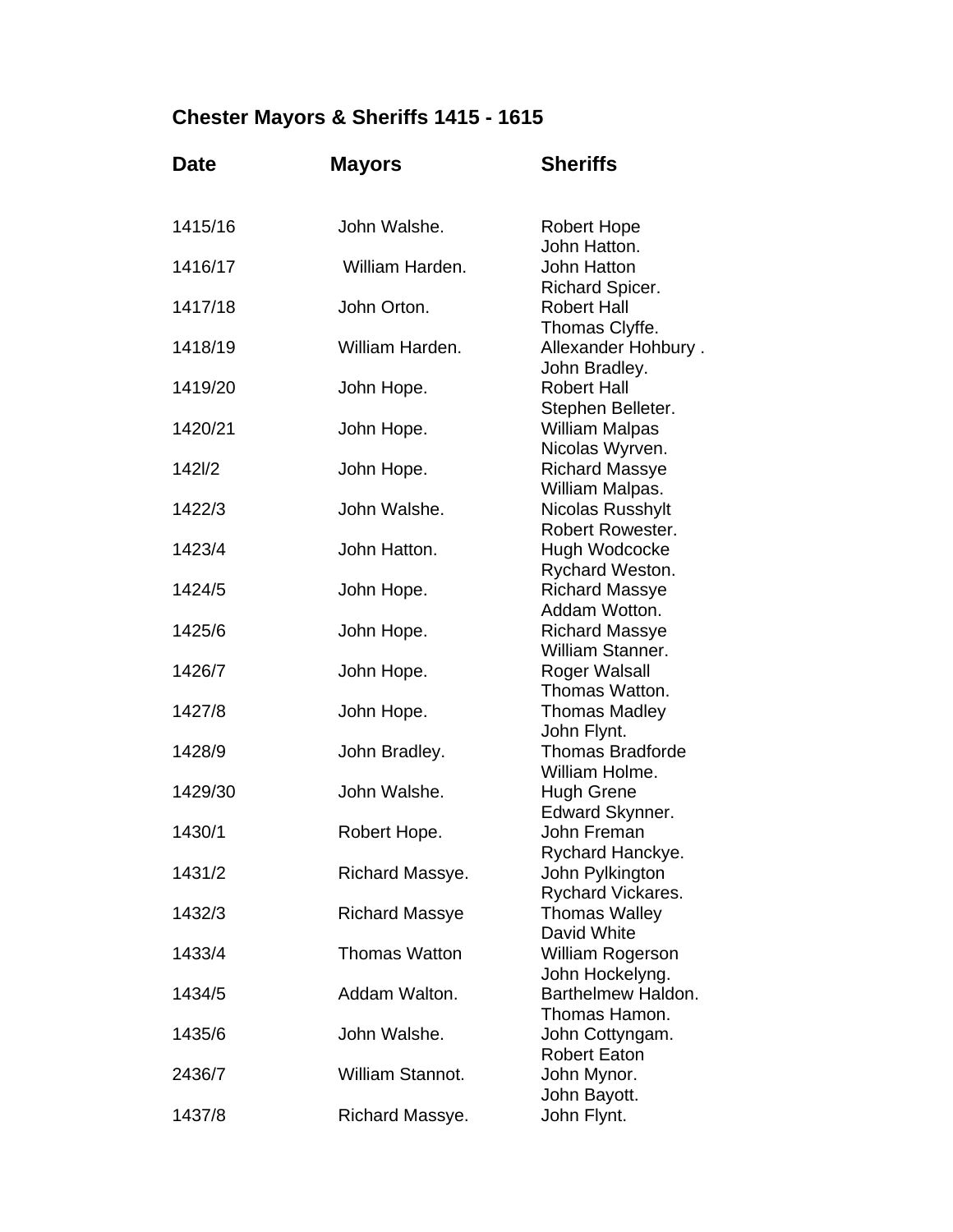|         |                        | John Woodde.                              |
|---------|------------------------|-------------------------------------------|
| 1438/9  | <b>Richard Weston.</b> | John Copland                              |
|         |                        | Thomas Clerk.                             |
| 1439/40 | Nicolas Danielle.      | Robert Gylle.                             |
|         |                        | Peares Savage.                            |
| 1440/   | John Pylkynton.        | Henry Willason.                           |
|         |                        | William Massye.                           |
| 1441/2  | Hugh Woodcocke.        | Thomas Lyllye.                            |
|         |                        | Hugh Nelle.                               |
| 1442/3  | John Flyne.            | Phyllip Hewster.                          |
|         |                        | Robert Walley.                            |
| 1443/4  | Nicolas Danielle.      | John Loker.                               |
|         |                        | John Rotheley.                            |
| 1444/5  | Nicolas Danielle       | John Loker.                               |
|         |                        | John Rotheley.                            |
| 1445/6  | Nicolas Danielle.      | Richard Barrow.                           |
|         |                        | William Overton.                          |
| 1416/7  | Edwarde Skynner.       | <b>Ranlyn Huntt</b>                       |
|         |                        | <b>Richard Echiles.</b>                   |
| 1447/8  | Edwarde Skynner (died) | John Apwilliam.                           |
|         | William Rogerson.      | Roger Ledsham.                            |
| 1448/9  | William Rogerson.      | John Yerdeley.                            |
|         |                        | <b>Robert Brvne</b>                       |
| 1449/50 | William Massye.        | John Sothworthe                           |
| 1450/1  | William Whytmore.      | Henry Hyrne.<br>William Haroden.          |
|         |                        | James Hulston                             |
| 1451/2  | John Dutton.           | Richard Massye.                           |
|         |                        | <b>Richard Raynforde</b>                  |
| 1452/3  | William Stanner.       | Robert Rogerson                           |
|         |                        | <b>Thomas Gerard</b>                      |
| 1453/4  | Nycolas Danielle       | Ranlyn Marshall                           |
|         |                        | Jaynkyn Trafford.                         |
| 1454/5  | Nycolas Danielle       | John Gosnore.                             |
|         |                        | Jaynkyn Barrow                            |
| 1455/6  | Jaynkyn Cottyngham.    | Thomas Kent.                              |
|         |                        | William Hanckye                           |
| 1456/7  | Jaynkyn Cottyngham.    | John Ronckern.                            |
|         |                        | <b>Richard Bowers</b>                     |
| 1457/8  | Nicolas Danielle.      | Richard Balkeley.                         |
|         |                        | William Tryckett.                         |
| 1458/9  | Nicholas Danielle.     | Thomas Monkesfeld.                        |
|         |                        | <b>Robert Acton</b>                       |
| 1459/60 | John Sothworke         | <b>William Lylley</b>                     |
|         |                        | Nicholas Monkesfeld                       |
| 1460/1  | John Sothworke         | Roger Warmyngham                          |
|         |                        | Henry Dey                                 |
| 1461/2  | David Ferrour          | Thomas Cottyngham<br><b>John Chambres</b> |
| 1462/3  | <b>Robert Bryne</b>    | John Goldsmythe                           |
|         |                        |                                           |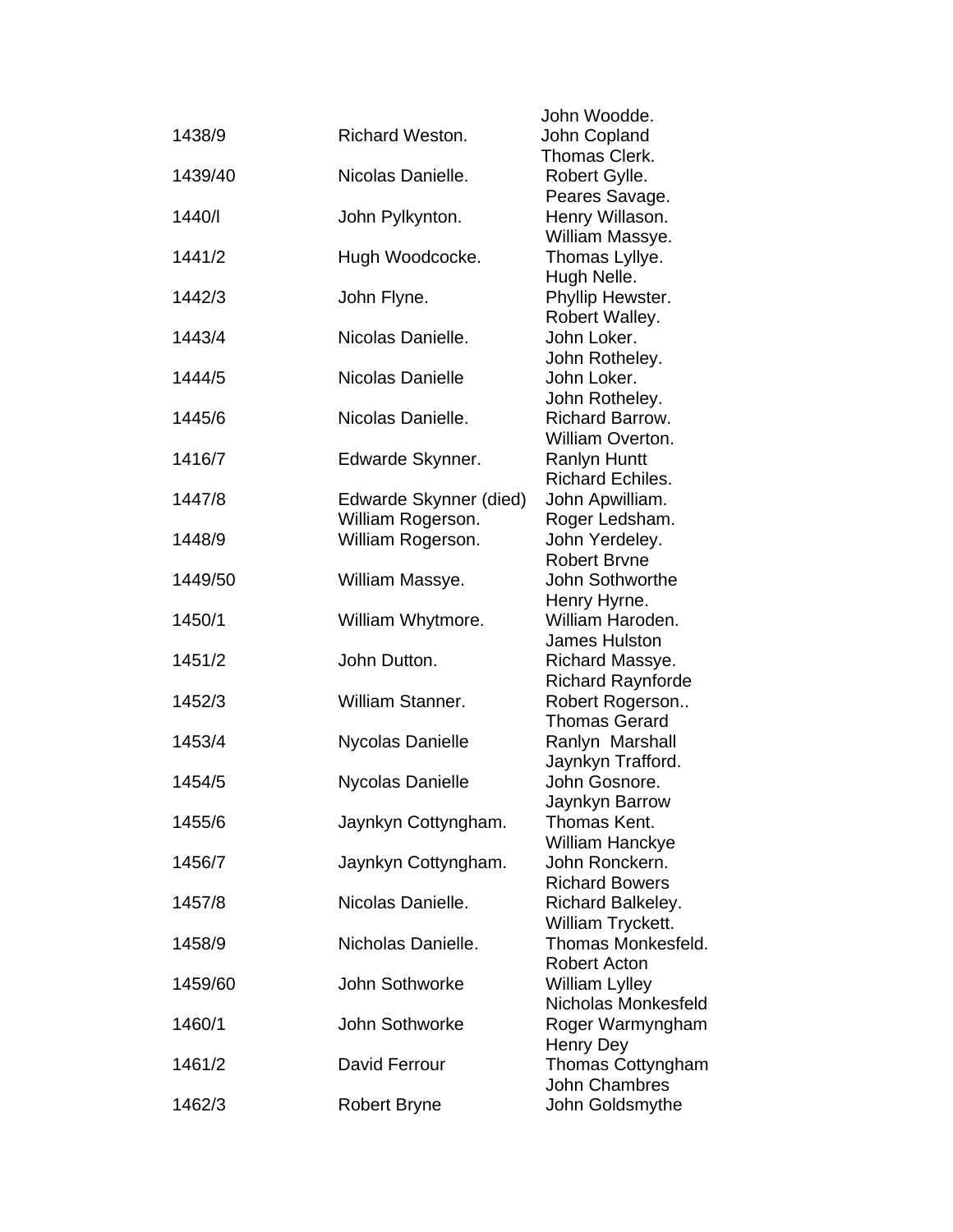| 1463/4  | Robert Rogerson.    | Hughe Fier (died)<br>John Spenser                                     |
|---------|---------------------|-----------------------------------------------------------------------|
| 1464/5  | Roger Ledsham.      | Allexander Stanye.<br><b>Richard Grene</b><br>William Ronckorne.      |
| 1465/6  | Rychard Ranforde.   | <b>James Norres</b><br>John Penton.                                   |
| 1466/7  | William Lyllye.     | <b>William Rowson</b><br>William Thomason.                            |
| 1467/8  | John Sothworth.     | <b>William Sharmon</b>                                                |
| 1468/9  | John Dedwode.       | Richard Sharpe.<br><b>Robert Watersill</b><br><b>Richard Gerrard.</b> |
| 1469/70 | Thomas Kent.        | John Smythe<br>Henry Hall.                                            |
| 1470/1  | Thomas Cottyngham.  | Thomas Fernys.<br>William Rychmond.                                   |
| 1471/2  | Robert Rogerson.    | <b>Henry Port</b><br>Richard Harpur.                                  |
| 1472/3  | John Spencer.       | <b>John Evans</b>                                                     |
| 1473/4  | William Whytmore.   | Nycolas Hopekin.<br>John Barrow<br>William Sneade.                    |
| 1474/5  | John Sothworke.     | <b>Roger Hurlston</b>                                                 |
| 1475/6  | John Sothworke.     | Robert Walley.<br><b>Richard Smythe</b><br>Thomas Eccles.             |
| 1476/7  | Hugh Massye.        | Henry Warmynthan<br>Roger Lyghtfotte.                                 |
| 1477/8  | John Sothworke.     | George Bulkley<br>Thomas Hurlston.                                    |
| 1478/9  | Robert Waterfylde.  | Robert Elyswyke<br>John Monkesfelde.                                  |
| 1479/80 | William Sneyde.     | <b>Robert Walker</b><br>Mathew Johnston.                              |
| 1480/1  | John Sothworke      | <b>Rauffe Davenport</b><br>William Hayward.                           |
| 1481/2  | Roger Hurlton.      | John Dedwod<br>Henry Fraunces.                                        |
| 1482/3  | Roger Hurlton.      | Roger Taylor<br>Roger Burges                                          |
| 1483/4  | John Dedwode, gent. | Peres Smythe<br>John Ronckorn.                                        |
| 1484/5  | John Savage, kt.    | <b>John Norres</b><br>Hugh Hurlston.                                  |
| 1485/6  | John Savage, kt.    | <b>Thomas Barrow</b><br><b>Richard Gardener.</b>                      |
| 1486/7  | Henry Port.         | <b>Rondall Sparrow</b><br>Henry Harpar (died)<br>Richard Spencer.     |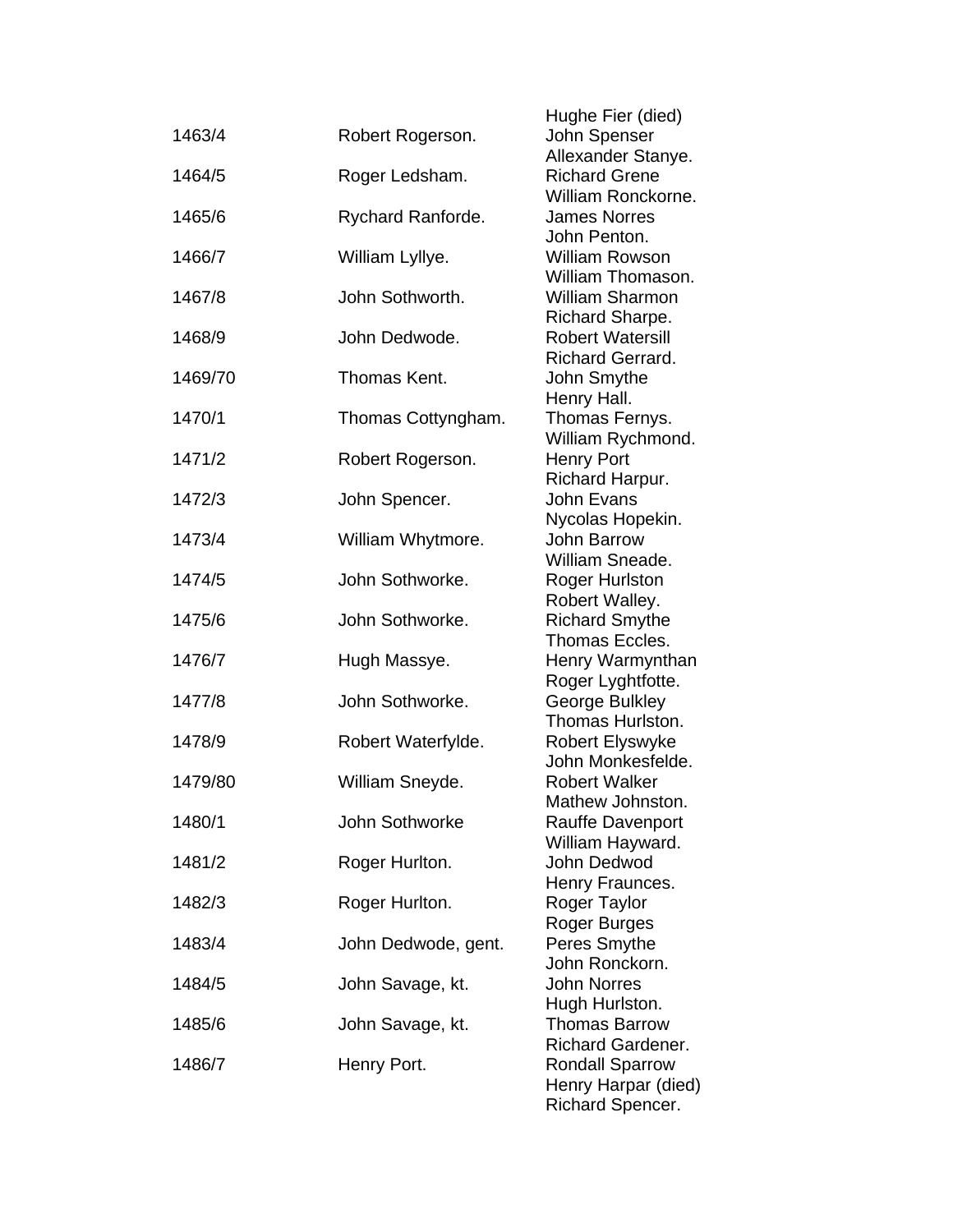| 1487/8    | Hugh Hulston.                                 | <b>Rondull Sparrow</b><br>Nicolas Laker.       |
|-----------|-----------------------------------------------|------------------------------------------------|
| 1488/9    | George Bulkeley esq.                          | Thomas Honbarye<br><b>Robert Barrowe</b>       |
| 1489/90   | <b>Rauffe Davenport</b>                       | John Clyffe                                    |
|           | (macebearer)                                  | Thomas Monnynge.                               |
| 1490/1    | John Barrow, gent.                            | <b>Richard Wryght</b><br>Rychardl Werrel.      |
| 1491/2    | Rondulle Sparrow.                             | Edmond Faryngton.<br>Richard Hacknell.         |
| 1492/3    | Roger Hurlston.                               | Richard Goodman.<br>Richard Barker.            |
| 1493/4    | Rauffe Davenport.                             | Rauffe Manleye.                                |
| 1494/5    | (macebearer).<br>George Bukley, esq.          | Rychard Grosvenor.<br>Henry Balfrem.           |
|           |                                               | John Walley.                                   |
| 1495/6    | Richard Worrall.                              | Nicolas Newhowse.                              |
|           |                                               | Rondull Smythe.                                |
| 1496/7    | Thomas Barrow, mercer.                        | Thomas Smythe.                                 |
|           |                                               | Tudor ap Thomas.                               |
| 1497/8    | Thomas Ferror, recorder.                      | John Grymeedyche.                              |
|           |                                               | Ralph Eton.                                    |
| .1498/9   | Richard Goodman, mercer.                      | Richard Flecher.                               |
|           |                                               | Thomas Thornton.                               |
| 1499/1500 | John Cliffe.                                  | Roger Smythe.                                  |
|           |                                               | John Walley                                    |
| 1500/l    | Thomas Ferror, gent.                          | James Manley.                                  |
| 1501/2    | Rauffe Davenport, draper. William Rogersonne. | <b>Richard Walton</b>                          |
|           |                                               | Richard Lowe.                                  |
| 1502/3    | Rychard Wryght, draper.                       | William Baulle.                                |
|           |                                               | Thomas Gyll.                                   |
| 1503/4    | Rychard Goodman, esq.                         | John Tatton.                                   |
|           |                                               | John Rathebone.                                |
| 1504/5    | Thomas Smythe, mercer.                        | Thomas Harden.                                 |
|           |                                               | William Snede.                                 |
| 1505/6    | Thomas Thornton, tanner. Hamon Goodman        |                                                |
|           |                                               | John Bradfeld.                                 |
| 1506/7    | Thomas Barrow, mercer                         | <b>Robert Barrow</b>                           |
|           |                                               | Hamnett Johnson.                               |
| 1507/8    | <b>Rychard Wyralle</b>                        | John Harpar                                    |
| 1508/9    |                                               | <b>Robert Goldborn</b><br><b>Edmond Smythe</b> |
|           | Thomas Harden, gent.                          | <b>William Davidson</b>                        |
| 1509/10   | Rychard Wryght. draper.                       | Thomas Crokes.                                 |
|           |                                               | <b>Rychard Browster</b>                        |
| 1510/11   | William Rogerson,                             | Thomas Hoghton                                 |
|           | ironmonger                                    | Henry Radford                                  |
| 1511/12   | Thomas Smythe, kt                             | <b>Hugh Clarke</b>                             |
|           |                                               | <b>Charles Eatton</b>                          |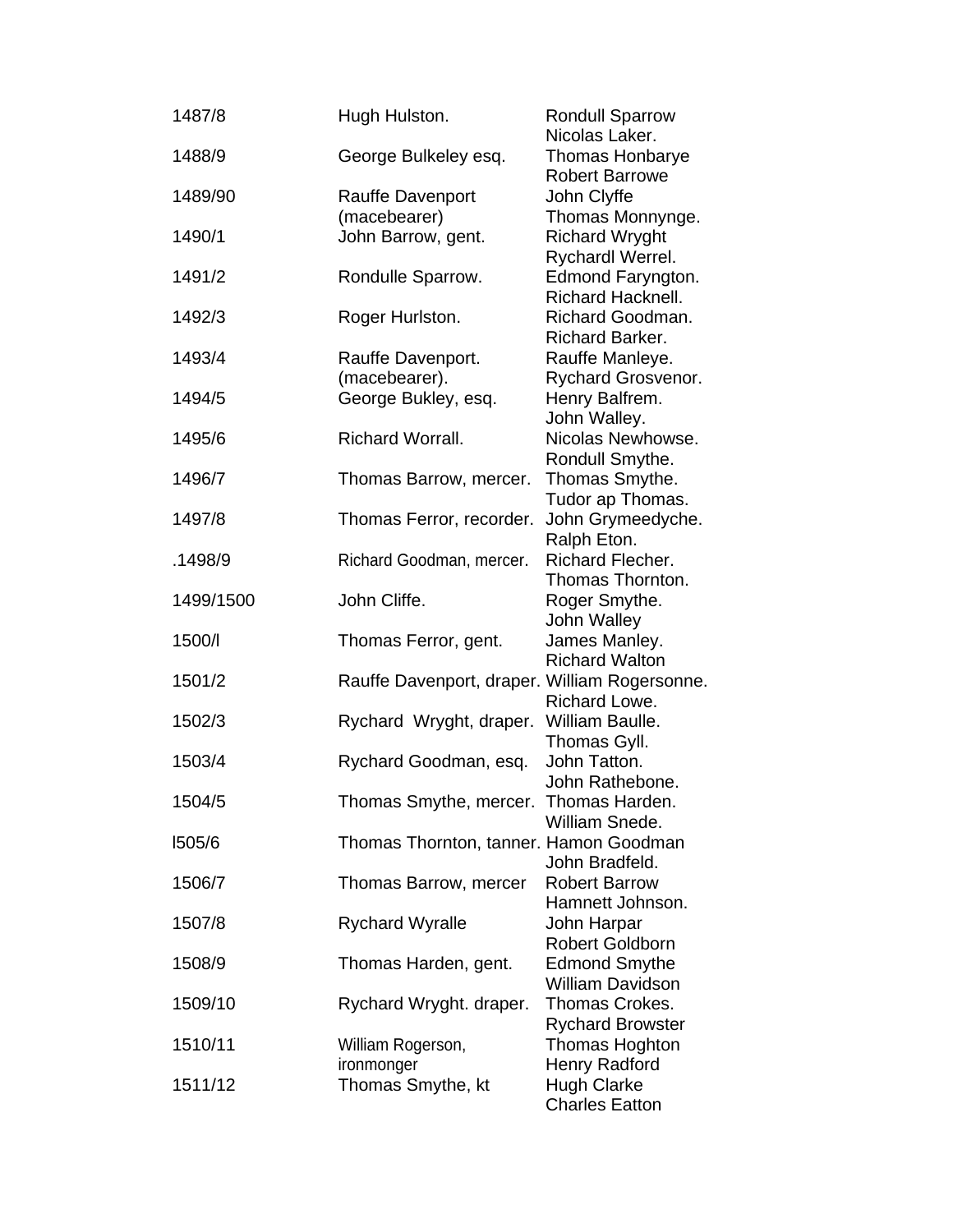| 1512/13 | Peres Dutton, kt                            | <b>Thomas Medelton</b><br>David Medelton                          |
|---------|---------------------------------------------|-------------------------------------------------------------------|
| 1513/14 | Peres Dutton, kt                            | John Berkendalle<br><b>Robert Aldersay</b>                        |
| 1514/15 | Peres Dutton, kt<br>(superceded)            | <b>William Hurlston</b><br>John Loker                             |
| 1515/6  | John Rathbone, draper                       | <b>Richard Grymesdyche</b>                                        |
|         | Thomas Smythe, kt (sen.)                    | Thomas Smythe, jun.<br>Robert Wryght                              |
| 1516/17 | William Snede, draper                       | Hugh Aldersaye                                                    |
| 1517/18 | William Daveson, barber                     | <b>Randull Donne</b><br><b>William Offley</b><br>Nicholas Johnson |
| 1518/9  | Thomas Barrow, mercer.                      | Peares Smythe<br><b>Robert Mydilton</b>                           |
| 1519/20 | John Rathbone, draper.                      | John Griffith.<br><b>Richard Amyon</b>                            |
| 1520/1  | Thomas Smythe, gentry.                      | Thomas Golborne.                                                  |
| 1521/2  | Thomas Smythe, gentry.                      | Chrystofer Wamytham.<br>Raufe Rogerson.                           |
| 1522/3  | William Davisone, barber. Roger Barrow      | <b>Thomas Gamuell</b>                                             |
|         |                                             | John Wodwarde.                                                    |
| 1523/4  | Edward Mydleton.                            | Roger Pjke.<br>Stephen Crosse.                                    |
| 1524/5  | Robert Golborn, esq.                        | <b>Richard Evans.</b>                                             |
|         | (alderman).                                 | John Dymoke.                                                      |
| 1525/6  | Robert Aldersay, clerk.                     | John Walley.                                                      |
| 1526/7  | Robert Barrow, mercer.                      | Henry Heyton.<br>Hugh Davenport.                                  |
|         |                                             | Folke Dutton.                                                     |
| 1527/8  | Thomas Smythe, gentry.                      | Henry Gee.                                                        |
| 1528/9  | (sen.)<br>Hugh Aldersay, draper.            | Thomas Haule.<br><b>Edward Davenport.</b>                         |
|         |                                             | Robert Barton.                                                    |
| 1529/30 | Henry Radford, esq.                         | Thomas Rogersone.                                                 |
| 1530/1  |                                             | Rauffe Goodman.<br>Laurence Dutton.                               |
|         | Thomas Srnythe, gent.                       | <b>William Massye</b>                                             |
| 1531/2  | William Snede. Draper                       | Robert Brerwod.                                                   |
| 1532/3  | William Goodman, merchant. William Beswyke. | <b>Thomas Barrow</b>                                              |
| 1533/4  | Henry Gee, draper.                          | <b>Richard Huntt.</b><br>Randull Manwaringe.                      |
| 1534/5  | Rauffe Rogerson,                            | Hugh Banckeye<br>John Thornton                                    |
|         | ironmonger                                  | <b>Thomas Martyn</b>                                              |
| 1535/6  | Sir Thomas Smythe, gent. Robert Walley      | <b>Richard Wrenche</b>                                            |
| 1536/7  | William Goodman, merchant. George Leche.    |                                                                   |
|         |                                             |                                                                   |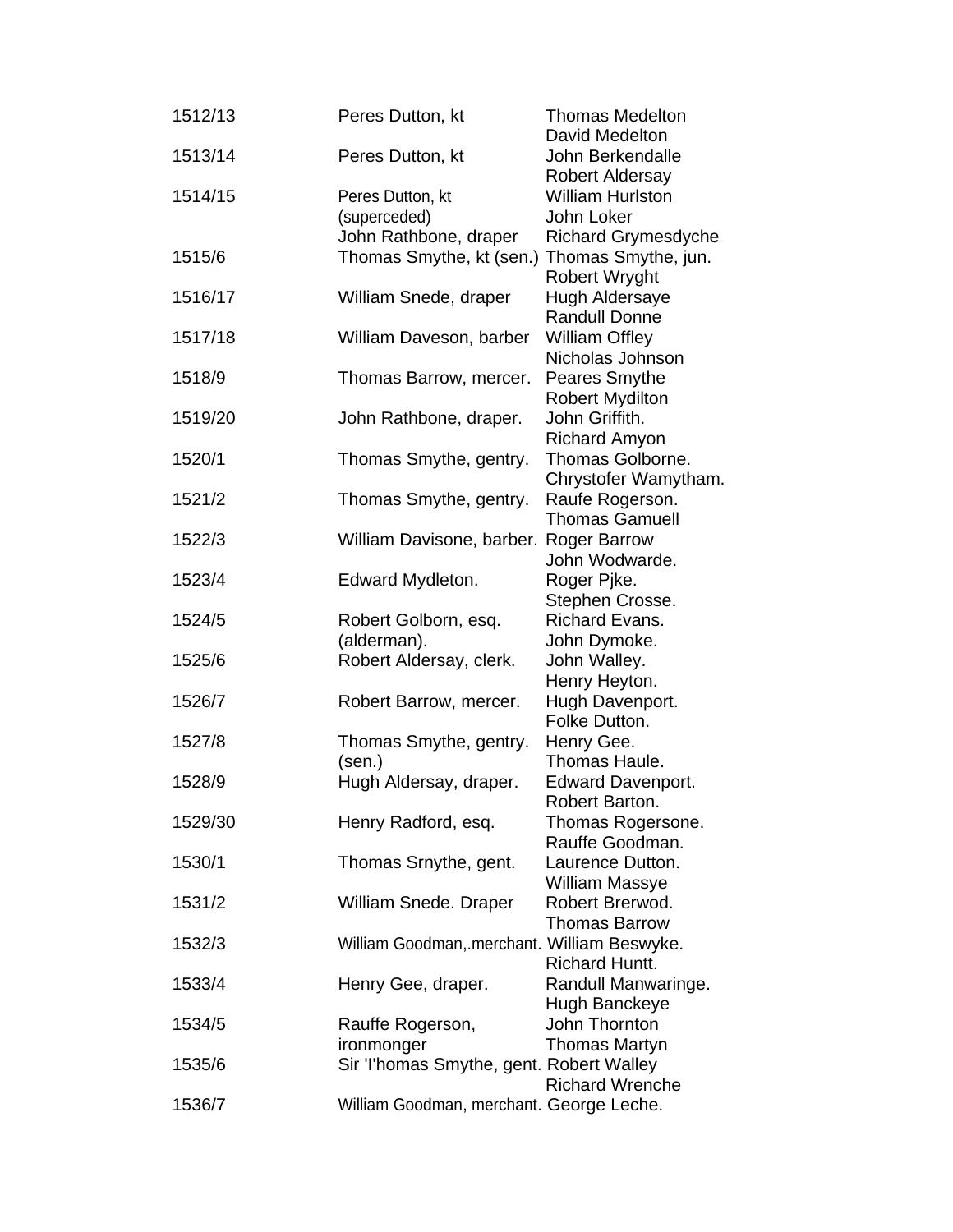| 1537/8  |                                             | George Lyghtfoot.<br>William Glasserer.     |
|---------|---------------------------------------------|---------------------------------------------|
|         | Folke Dutton, draper.                       | Roger Whytehede.                            |
| 1538/9  | David Medelton.                             |                                             |
|         |                                             | Thomas Aldersaye.                           |
|         |                                             | Richard Dycken.                             |
| 1539/40 | Henry Gee, draper                           | William Aldersaye.                          |
|         |                                             | William Whytlegge                           |
| 1540/1. | Laurence Smythe, kt.                        | John Smythe, draper.                        |
|         |                                             | Thomas Longley, merchant.                   |
| 1541/2  | Hugh Aldersay, draperr.                     | Richard Sneade (died).                      |
|         |                                             | Randulle Bamvell.                           |
|         |                                             | Randull. Aldersay                           |
| 1542/3  | William besswyke, vintners                  | Addam Goodman                               |
|         |                                             | Edmund Gee.                                 |
| 1543/4  | Wiilliam Snede, gent.                       | Rauffe Radford.                             |
|         |                                             | John Rosomgrene                             |
| 1544/5  | <b>Robert Barton</b>                        | <b>William Leche</b>                        |
|         |                                             | John Offeley                                |
| 1545/6  | William Howcroft esq.                       | <b>Richard Poole</b>                        |
|         | (died)                                      | <b>Richard Grymesdyche</b>                  |
|         | John Walley, ironmonger                     |                                             |
| 1546/7  | Hugh.Aldersay, draper (died) William Bryde. |                                             |
|         | John Smythe, draper.                        | Thomas Smythe.                              |
| 1547/8  | Rauffe Goodman, merchant Richard Rathebone  |                                             |
|         | (sen)                                       | Thomas Bavant.                              |
| 1548/9  | Folke Dutton, draper.                       | John Webster                                |
|         |                                             | Robert Johnes.                              |
| 1549/50 | Thomas Aldersay, draper. Richard Massye     |                                             |
|         |                                             | Mores Williams.                             |
| 1550/1  | Edmund Gee (died)                           | Rauffe Goodman                              |
|         | William Goodman, merchant. Peres Streett.   |                                             |
| 1551/2  | William Glassur, merchant.                  | Rauffe Rogerson                             |
|         |                                             | Thomas Grene.                               |
| 1552/3  | Thomas Smythe, tanner.                      | <b>Thomas Steward</b>                       |
|         |                                             | William Bronshanke.                         |
| 1553/4  | John Offley                                 | <b>Henry Hardware</b>                       |
|         |                                             | <b>William Halls</b>                        |
| 1554/5  | Foolke Dutton, draper.                      | <b>Robert Amerye</b>                        |
|         |                                             | John Couper.                                |
| 1555/6  | John Smythe, draper.                        | <b>Thomas Veddersall</b>                    |
|         |                                             | John Rysse.                                 |
| 1556/7  | John Webster, mercer.                       | John Hanckye                                |
|         |                                             | Thomas Bellyn.                              |
| 1557/8  | William Bryde, tanner.                      | <b>John Newall</b>                          |
|         |                                             | Thomas Burges.                              |
| 1558/9  | Lauraunce Smythe, knight.                   | John, Erwerthe.                             |
|         |                                             | William Just.                               |
|         |                                             |                                             |
| 1559/60 | Henry Hardware, draper.                     | <b>Chrystopher Morrell</b>                  |
|         |                                             | Symon Montford.<br><b>Robert Drillhurst</b> |
| 1560/1  | William Aldersay, merchant                  |                                             |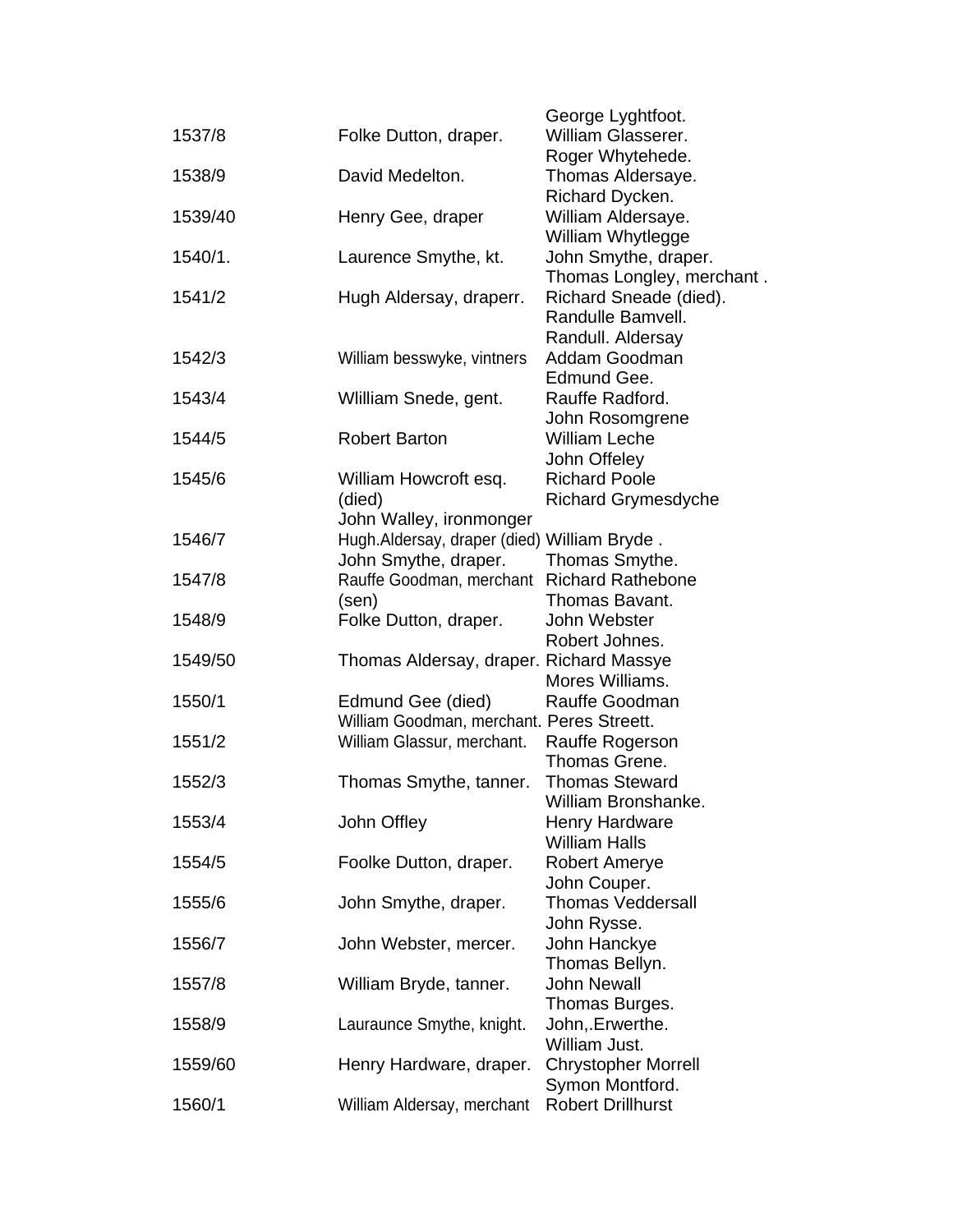|         | & vintner.                                 | Richard Boidell.                        |
|---------|--------------------------------------------|-----------------------------------------|
| 1561/2  | John Cowper, merchant.                     | <b>Richard Dutton</b>                   |
|         |                                            | Thomas Pillin.                          |
| 1562/3  | Randull Bamvill, draper.                   | <b>William Hamnett</b>                  |
|         |                                            | John Harvy.                             |
| 1563/4  | Sir Laurance Smythe, knight. Hugh Rogerson |                                         |
|         |                                            | Gylbert Knowles.                        |
| 1564/5  | Richard Poole, merchant. Henry Leche       |                                         |
|         |                                            | Evan Deverel.                           |
| 1565/6  | Thomas Grene, tallow<br>chandler.          | <b>Edward Tompson</b><br>William Dodde. |
| 1566/7  | Sir William Snede, knight. William Bird.   |                                         |
|         |                                            | Robert Brerwode.                        |
| 1567/8  | Richard Dutton, draper.                    | <b>Edward Martyn</b>                    |
|         |                                            | Oliver Smythe.                          |
| 1568/9  | William Ball, glover.                      | <b>Edward Hanmer</b>                    |
|         |                                            | Roger Ley.                              |
| 1569/70 | Sir John Savage, knight.                   | <b>Richard Massy</b>                    |
|         |                                            | Peter Litherlande.                      |
| 1570/1  | Sir Laurence Smith, knight.                | John Middleton                          |
|         |                                            | William Stiles.                         |
| 1671/2  | John Hanky, merchant &                     | <b>Richard Bavand</b>                   |
|         | vitner                                     | <b>William Wall</b>                     |
| 1572/3  | Roger Lea, ironmonger.                     | <b>Richard Wright</b>                   |
|         |                                            | Robert Gill.                            |
| 1573/4  | <b>Richard Dutton, draper</b>              | William Massy<br><b>Paul Chauntrell</b> |
| 1574/5  | Sir John Savage, gentry.                   | John Allen.                             |
|         |                                            | William Goodman.                        |
| 15'75/6 | Henry Hardware, draper.                    | William Golborne.                       |
|         |                                            | David Dimock.                           |
| 1576/7  | John Harvie, glover.                       | Thomas Lynyall.                         |
|         |                                            | John Barnes.                            |
| 1577/8  | Thomas Bellin, mercer.                     | Valantine Broughton.                    |
|         |                                            | John Tilson                             |
| 1578/9  | William Juet, merchant.                    | David Montford.                         |
|         |                                            | Randulphe Leeche.                       |
| 1579/80 | Williarn Goodman,                          | Robert Brock.                           |
|         | merchant(died)                             | David Lloyd                             |
|         | Hugh Rogerson, draper.                     | Richard Bird.                           |
| 1580/1  | William Bird, tanner.                      | William Cotgreve.                       |
| 1581/2  | Richard Bavand, merchant                   | Robert Wall.                            |
|         | ironmonger.                                | John Fiton.                             |
| 1582/3  | William Stiles, mercer.                    | Thomas Cowper.                          |
|         |                                            | Richard Rathbone.                       |
| 1583/4  | Robert Brerewod, glover.                   | Thomas Flecher.                         |
|         |                                            | William Milton (died).                  |
|         |                                            | Nicholas Massy.                         |
| 1584/5  | Valentine Broughton, gent.                 | William Aldersay.                       |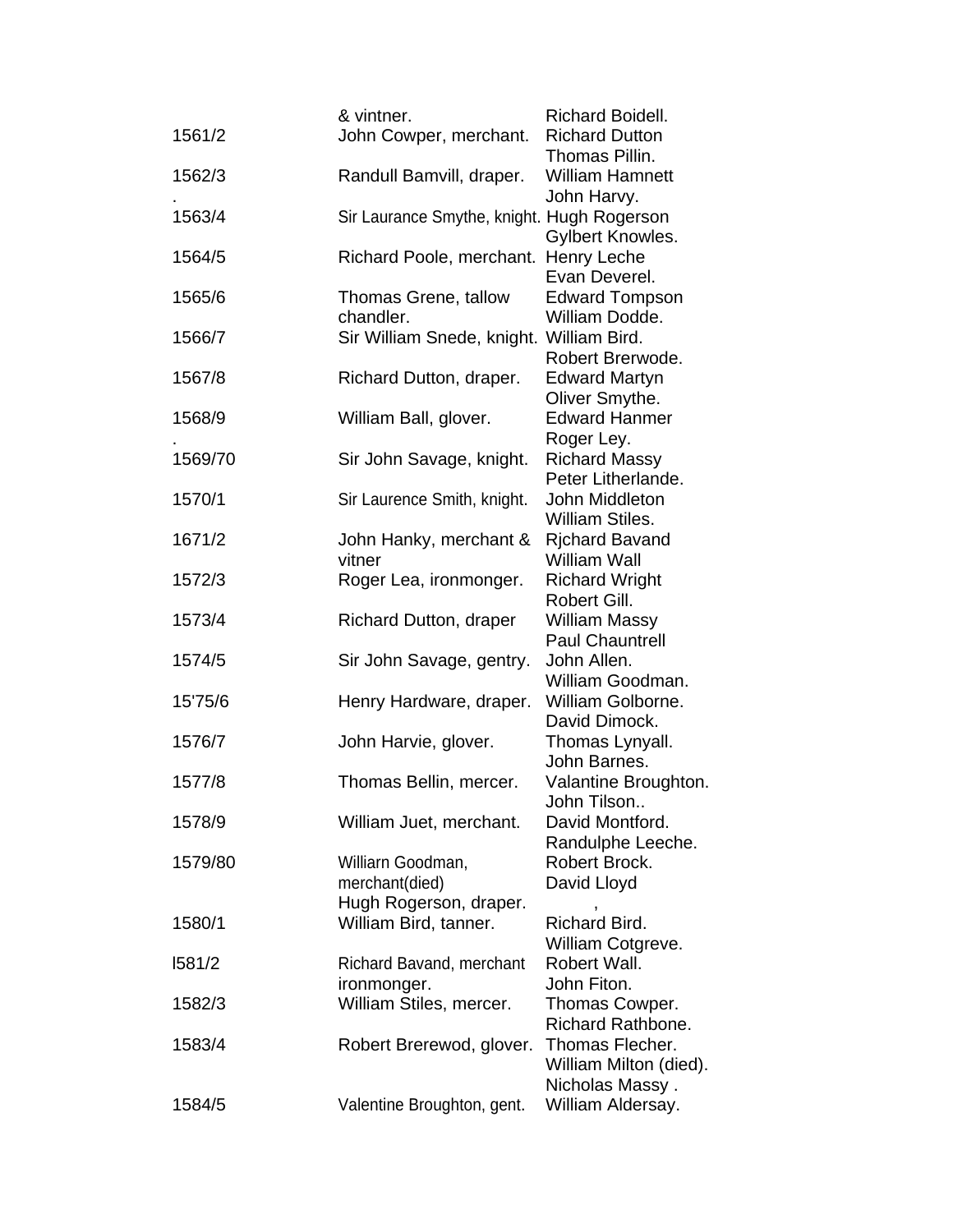|           | mercer.                                          | Henry Anion.                             |
|-----------|--------------------------------------------------|------------------------------------------|
| 1585/6    | Edmund Gamme[I, merchant. Thomas Tetlow.         |                                          |
|           |                                                  | Thomas Linoke.                           |
| 1586/7    | William Wall, merchant, esq. Robert Amery.       |                                          |
|           |                                                  | Richard Knee.                            |
| 1587/8    | Robert Brerewod, glover.                         | Thomas Hareboth.                         |
|           |                                                  | John \Williams.                          |
| 1588/9    | Robert Brock, gent. (died). Richard Spencer.     |                                          |
|           | William Hamnet, draper.                          | William Mee.                             |
| 1589/90   | William Cotgreve, inn keeper Thurston Hollinshed |                                          |
|           | and ironmonger                                   | <b>Godfrey Wynne</b>                     |
| 1590/1    | William Massy, merchant. John Ratcliff.          | <b>Thomas Werden</b>                     |
| 1591/2    | Thomas Lynyell, hatter                           | Randulph Allen                           |
|           |                                                  | <b>Richard Broster</b>                   |
| 1592/3    | John Fyton, ironmonger                           | <b>Peter Newall</b>                      |
|           |                                                  | John Taylor                              |
| 1593/4    | David Lloide, draper                             | John Litler                              |
|           |                                                  | John Frances                             |
| 1594/5    | Fulk Aldersay, merchant                          | Henry Hamnet                             |
|           | son of William Aldersay                          | William Knight                           |
| 1595/6    | William Aldersay, merchant.                      | Philip Phillips.                         |
|           |                                                  | William Leicester.                       |
| 1596/7    | Thomas Smith.                                    | John Aldersay                            |
|           | (son. of Sir Lawrence)                           | <b>Roland Barnes</b>                     |
| 1597/8    | Sir Jonn Savage, kt. (died).                     | William Thropp.                          |
|           | Thomas Fletcher, draper.                         | Robert Fletcher.                         |
| 1598/9    | Richard Rathbone,                                | John Brerewood                           |
|           | merchant and vinter                              | <b>Lewis Roberts</b>                     |
| 1599/1600 | Henry Hardware, draper                           | John Owen                                |
|           |                                                  | John Moyle                               |
| 1600/1    | Robert Brerewood,                                | <b>Richard Dutton</b>                    |
|           | glover (died)                                    | Edward Bennet(died)                      |
|           | Richard Bayand,                                  | <b>Thomas Wright</b>                     |
|           | merchant -Ironmonger                             |                                          |
| 1601/2    | John Ratcliffe, sen,<br>beer-brewer.             | John Ratcliffe. (jun.).<br>Owen Harries. |
| 1602/3    | <b>Hugh Glassar</b>                              | <b>William Gamull</b>                    |
|           |                                                  | William Johnson.                         |
| 1603/4    | John Aldersay, merchant. William Aldersay        |                                          |
|           |                                                  | William Manninge.                        |
| 1604/5    | Edward Dutton.                                   | <b>Thomas Revington</b>                  |
|           |                                                  | Kenwicke ap Jevan                        |
| 1605/6    | John Litler, draper.                             | <b>Robert Bleas</b>                      |
|           |                                                  | Thomas Harvie.                           |
| 1606/7    | Phillip Phillips, hatmaker.                      | Thomas Throppe                           |
|           |                                                  | Richard Fletcher.                        |
| 1607/8    | Sir John Savage, knight.                         | <b>Robert Whitbie</b>                    |
|           |                                                  | George Brooke.                           |
| 1608/9.   | William Gamull, merchant. Edward Kitchin         |                                          |